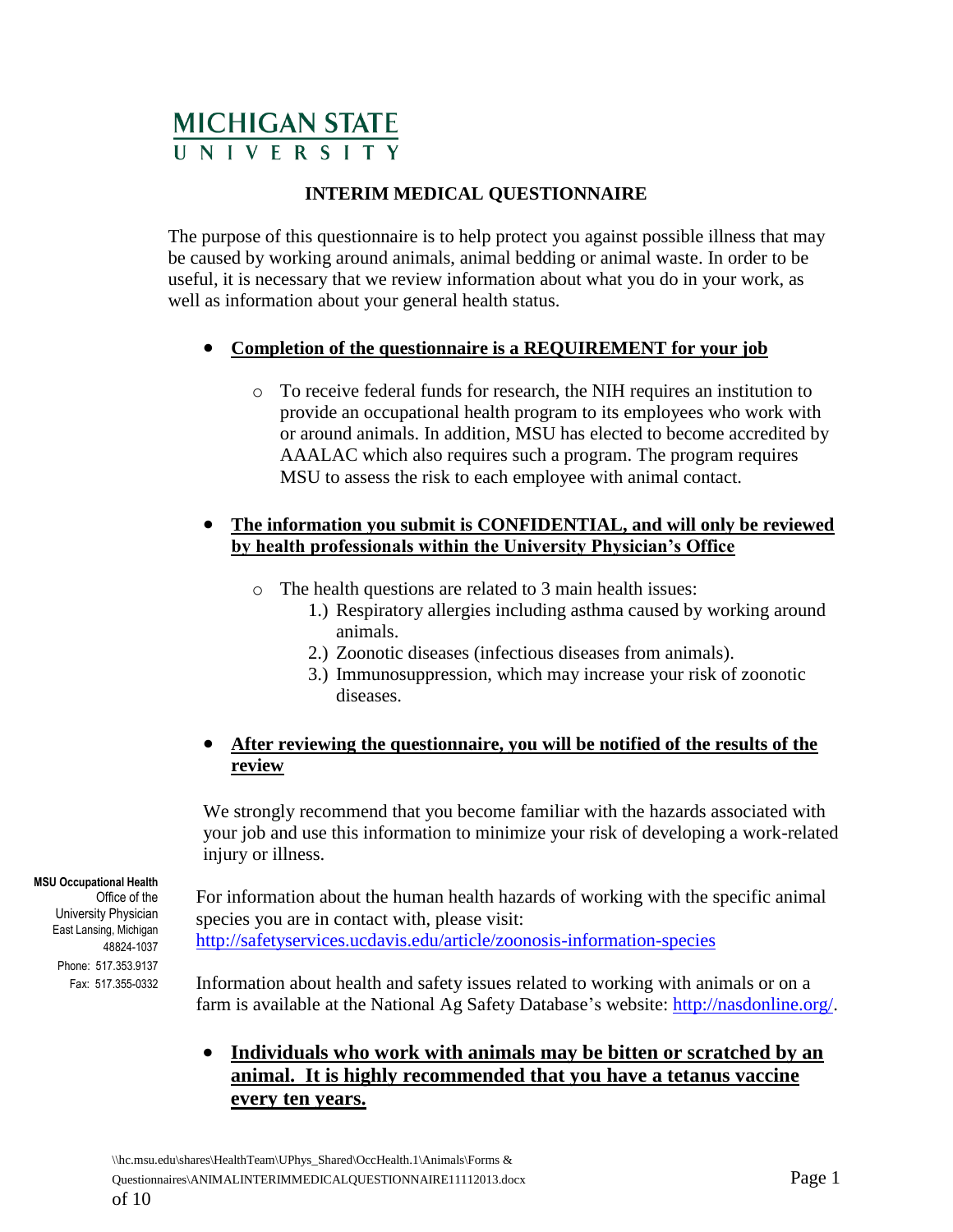Michigan State University **Date:** Date: Date: 2008. Date: 2008. Date: 2008. Date: 2008. Date: 2008. Date: 2008. Date: 2008. Date: 2008. 2008. Date: 2008. 2008. 2008. 2008. 2008. 2008. 2008. 2008. 2008. 2008. 2008. 2008. 20 University Physician's Office Occupational Health Phone: 517.353.9137 Fax: 517.355.0332 East Lansing, MI 48824-1037

#### **INTERIM MEDICAL QUESTIONNAIRE FOR INDIVIDUALS WITH ANIMAL CONTACT**

| Name:                                                                                                                  |                         |                     |
|------------------------------------------------------------------------------------------------------------------------|-------------------------|---------------------|
| Last                                                                                                                   | First                   |                     |
| Middle                                                                                                                 |                         |                     |
| Address:                                                                                                               |                         |                     |
| <b>Street</b>                                                                                                          | City                    | <b>State</b><br>Zip |
| Home Phone:                                                                                                            | ZPID or<br>APID:        | Date of Birth:      |
| Department:                                                                                                            | Job Title:              |                     |
| Phone number we can reach you at work:                                                                                 | Supervisor:             |                     |
| If a health care provider needs to reach you, what is the best time<br>to call?                                        |                         |                     |
| What building(s) do you work in?                                                                                       |                         |                     |
| Do or will you work with animals or work in rooms where animals<br>are housed?                                         |                         | Yes<br>No           |
| If "Yes", what kind of animals do you work with or come in contact with?                                               |                         |                     |
| Do or will you work with unfixed animal<br>tissue?                                                                     | Yes<br><b>No</b>        |                     |
| If "Yes", what animals and types of specimen?                                                                          |                         |                     |
| On the average over a year, how many hours a week do or will you work/have contact with these<br>animals or specimens? |                         |                     |
| How long do you plan to work at this job or a similar job with animals at MSU?                                         |                         |                     |
| Height (without shoes):                                                                                                | Weight (without shoes): |                     |
|                                                                                                                        |                         |                     |

of 10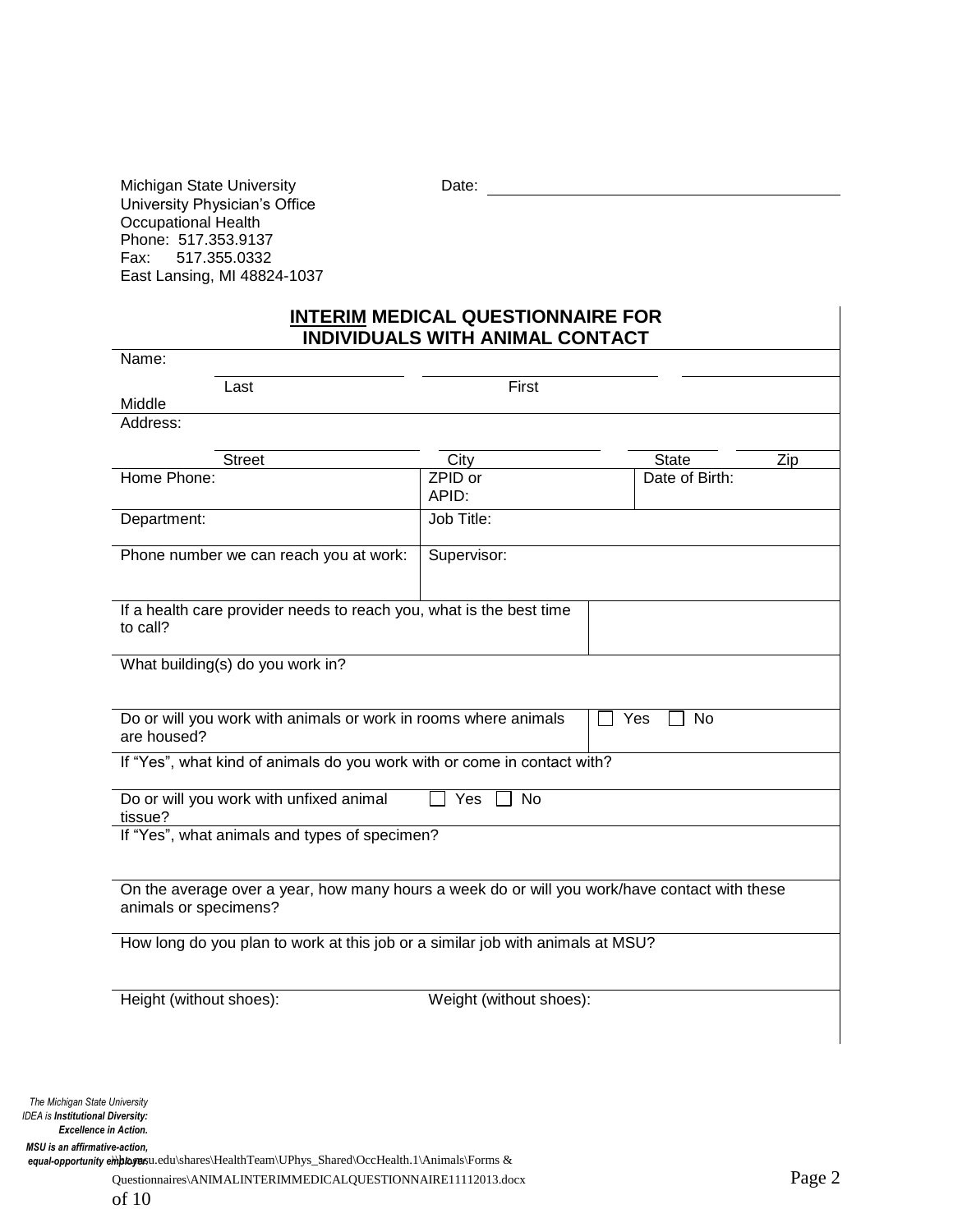| Yes | No |
|-----|----|
|-----|----|

- 1.  $\Box$  Do you smoke cigarettes now?
- Yes No 2.  $\Box$  Have you had a breathing test since you completed your last respirator/animal handler questionnaire? **IF YES, WHAT WERE THE RESULTS?**
- 3. During the past year, for each of the following symptoms, indicate if you were bothered by the symptom at work. If you have the symptom, give the month and year you began to have the symptom.

|        |                         | Yes | No | Month/Year |
|--------|-------------------------|-----|----|------------|
| За.    | Itchy or irritated eyes |     |    |            |
|        |                         | Yes | No |            |
| $3b$ . | Nasal stuffiness        |     |    |            |
|        |                         | Yes | No |            |
| 3c.    | Runny nose              |     |    |            |
|        |                         | Yes | No |            |
| 3d.    | Sore or dry throats     |     |    |            |
|        |                         | Yes | No |            |
| 3e.    | Wheezing                |     |    |            |
|        |                         | Yes | No |            |
| 3f.    | Cough                   |     |    |            |
|        |                         | Yes | No |            |
| 3g.    | Chest tightness         |     |    |            |
|        |                         | Yes | No |            |
| 3h.    | Shortness of breath     |     |    |            |
|        |                         | Yes | No |            |
| 3i.    | Skin rash               |     |    |            |

#### **IF YES TO ANY SYMPTON IN QUESTION 3, PLEASE ANSWER 4a-4h. IF NO, GO TO QUESTION 5.**

Yes No

4.  $\Box$  Have you ever had to seek medical treatment for the symptoms?

NAME THE TYPE OF MEDICAL CARE, MONTH/YEAR YOU FIRST SOUGHT MEDICAL CARE AND HOW MANY TIMES YOU USED THAT SOURCE OF MEDICAL CARE.

|     | Yes        | No.            |                                                |               | Month/Year first<br>seen by Physician                                                       | <b>Number of Visits</b> |
|-----|------------|----------------|------------------------------------------------|---------------|---------------------------------------------------------------------------------------------|-------------------------|
| 4a. |            |                | Olin Health Center                             |               |                                                                                             |                         |
|     | Yes        | No.            | Personal Physician                             |               |                                                                                             |                         |
|     | Yes<br>Yes | No.<br>No      | <b>Emergency Room</b>                          |               |                                                                                             |                         |
|     | Yes        | <b>No</b>      | Hospitalizations                               |               |                                                                                             |                         |
| 4b. |            |                | these medical symptoms?<br>If YES, WHICH ONES? |               | In the last year, have you missed work or had to leave work early because of any of         |                         |
| 4c. | things?    |                |                                                |               | Do you find that many things cause symptoms or are your symptoms specific to one or certain |                         |
|     |            | Many<br>things |                                                | One:<br>thing | A number of specific things                                                                 | Don't know              |
| 4d. |            |                |                                                |               | What thing(s) or specific duties do you believe are causing the symptoms?                   |                         |

Questionnaires\ANIMALINTERIMMEDICALQUESTIONNAIRE11112013.docx Page 3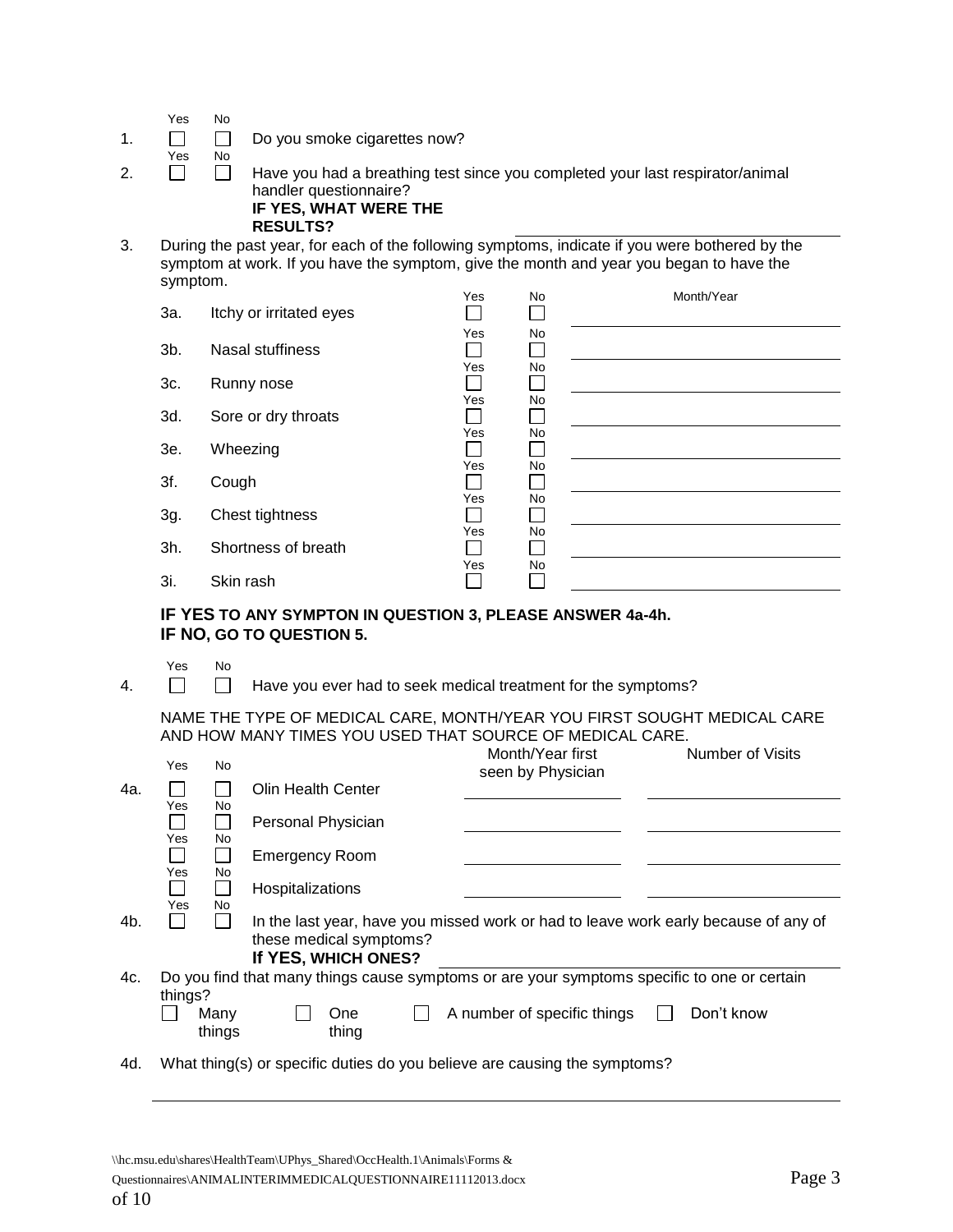| 4e.        | Yes                                              | No.                                   | Are you still exposed to the things causing symptoms?<br>IF NO, GIVE MONTH/YEAR LAST EXPOSED<br>AND INDICATE WHY NO LONGER EXPOSED:<br>1. Been reassigned<br>2. Type of animal replaced<br>3. New engineering controls                                                                                                                                                                                                                                                                                                                                                                                                                                 |
|------------|--------------------------------------------------|---------------------------------------|--------------------------------------------------------------------------------------------------------------------------------------------------------------------------------------------------------------------------------------------------------------------------------------------------------------------------------------------------------------------------------------------------------------------------------------------------------------------------------------------------------------------------------------------------------------------------------------------------------------------------------------------------------|
|            |                                                  |                                       | 4. New respirator/dust mask                                                                                                                                                                                                                                                                                                                                                                                                                                                                                                                                                                                                                            |
|            |                                                  |                                       | 5. Left job                                                                                                                                                                                                                                                                                                                                                                                                                                                                                                                                                                                                                                            |
|            | Yes                                              | No                                    | 6. Other (if other, explain)                                                                                                                                                                                                                                                                                                                                                                                                                                                                                                                                                                                                                           |
| 4f.        |                                                  |                                       | Are the symptoms still present?                                                                                                                                                                                                                                                                                                                                                                                                                                                                                                                                                                                                                        |
| 4g.<br>4h. | Yes<br>Yes<br>Yes<br>Yes<br>$\sim$<br>Yes<br>Yes | No<br>No<br>No<br>No<br>L<br>No<br>No | If you had (have) wheezing, cough, chest tightness or shortness of breath answer the following:<br>1. Did the symptoms get worse during the day when you worked?<br>2. Are the symptoms worse on Monday or first day back to work (if you work weekends)?<br>3. Did the symptoms get better when you were away from work or on the weekends or vacations?<br>4. Did symptoms get worse when you went home after work?<br>5. Did the symptoms get worse throughout the workweek?<br>Do you take medication for your breathing problem?<br>IF YES, LIST MEDICATION AND MONTH/YEAR STARTED.<br>Name of Medication<br>Month/Year Started<br>1.<br>2.<br>3. |
| 4i.        | Yes                                              | No                                    | 4.<br>Do you take medication now?<br>IF YES, ARE YOU TAKING?<br>Same<br>More<br>Less<br>Your current medications are:                                                                                                                                                                                                                                                                                                                                                                                                                                                                                                                                  |
| 5.         | Yes<br>Yes                                       | No<br>No.                             | Did you have allergy testing in the past year?                                                                                                                                                                                                                                                                                                                                                                                                                                                                                                                                                                                                         |
| 6а.        |                                                  |                                       | Since completing your last animal contact questionnaire:<br>Have you had any other chest illness?                                                                                                                                                                                                                                                                                                                                                                                                                                                                                                                                                      |
| 6b.        | Yes                                              | No.<br>$\mathcal{L}_{\mathcal{A}}$    | IF YES, PLEASE SPECIFY<br>Have you been diagnosed with cancer or immune deficiency?                                                                                                                                                                                                                                                                                                                                                                                                                                                                                                                                                                    |
|            |                                                  |                                       | <b>IF YES, PLEASE SPECIFY</b>                                                                                                                                                                                                                                                                                                                                                                                                                                                                                                                                                                                                                          |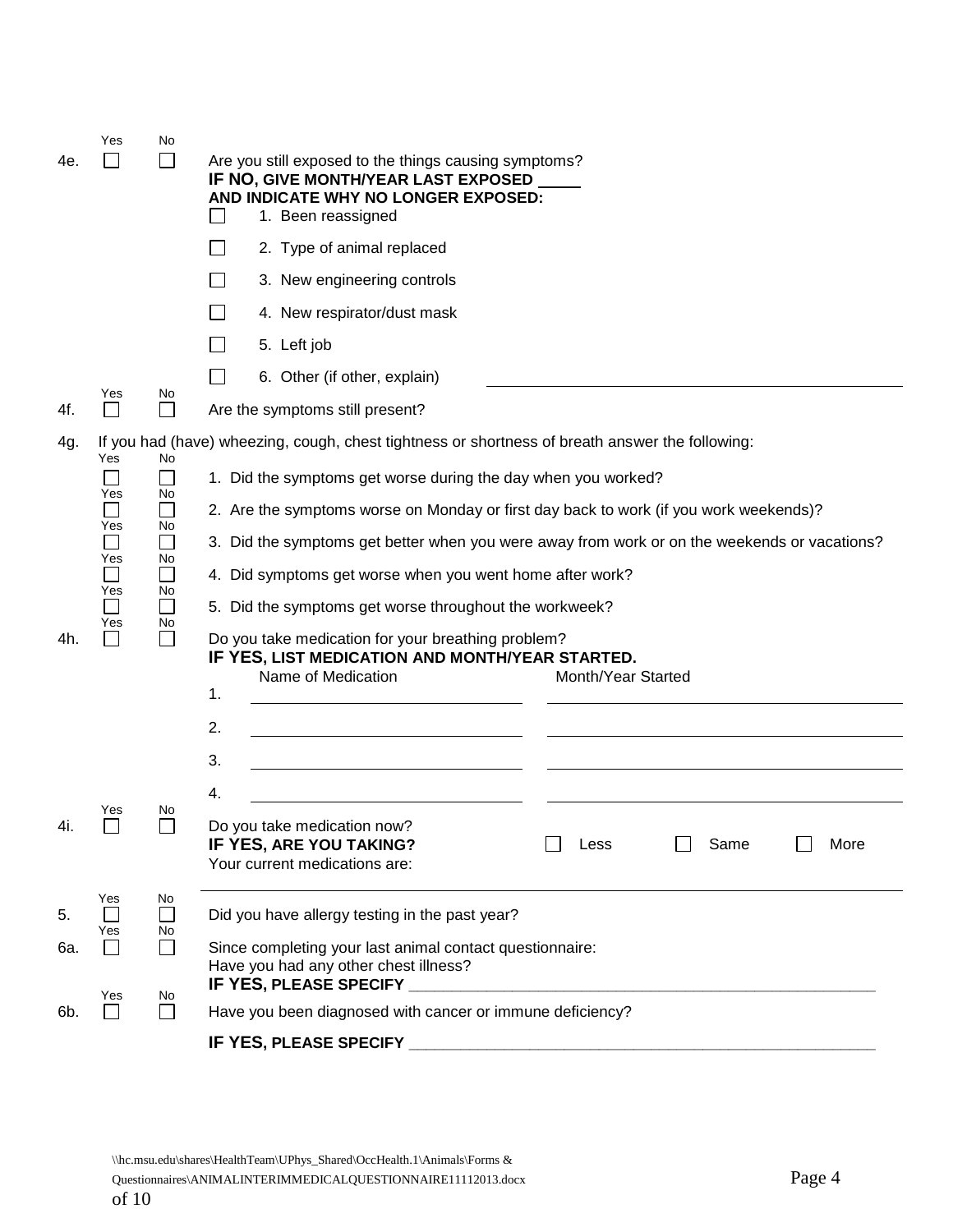|     | Yes | No        |                                                          |
|-----|-----|-----------|----------------------------------------------------------|
| 6с. |     |           | Since completing your last animal contact questionnaire: |
|     |     |           | Have you had diarrhea lasting 1 day or more?             |
|     | Yes | <b>No</b> | IF YES, please estimate how many times in the past year  |
| 6d. |     |           | Have you seen a doctor for diarrhea?                     |
|     | Yes | No.       | IF YES, what was your diagnosis?                         |
| 6e. |     |           | Have you seen a doctor for a skin rash?                  |
|     |     |           | IF YES, what was your diagnosis?                         |
|     | Yes | No.       | Don't know                                               |
|     |     |           | Have you had a tetanus vaccine in the last 10 years?     |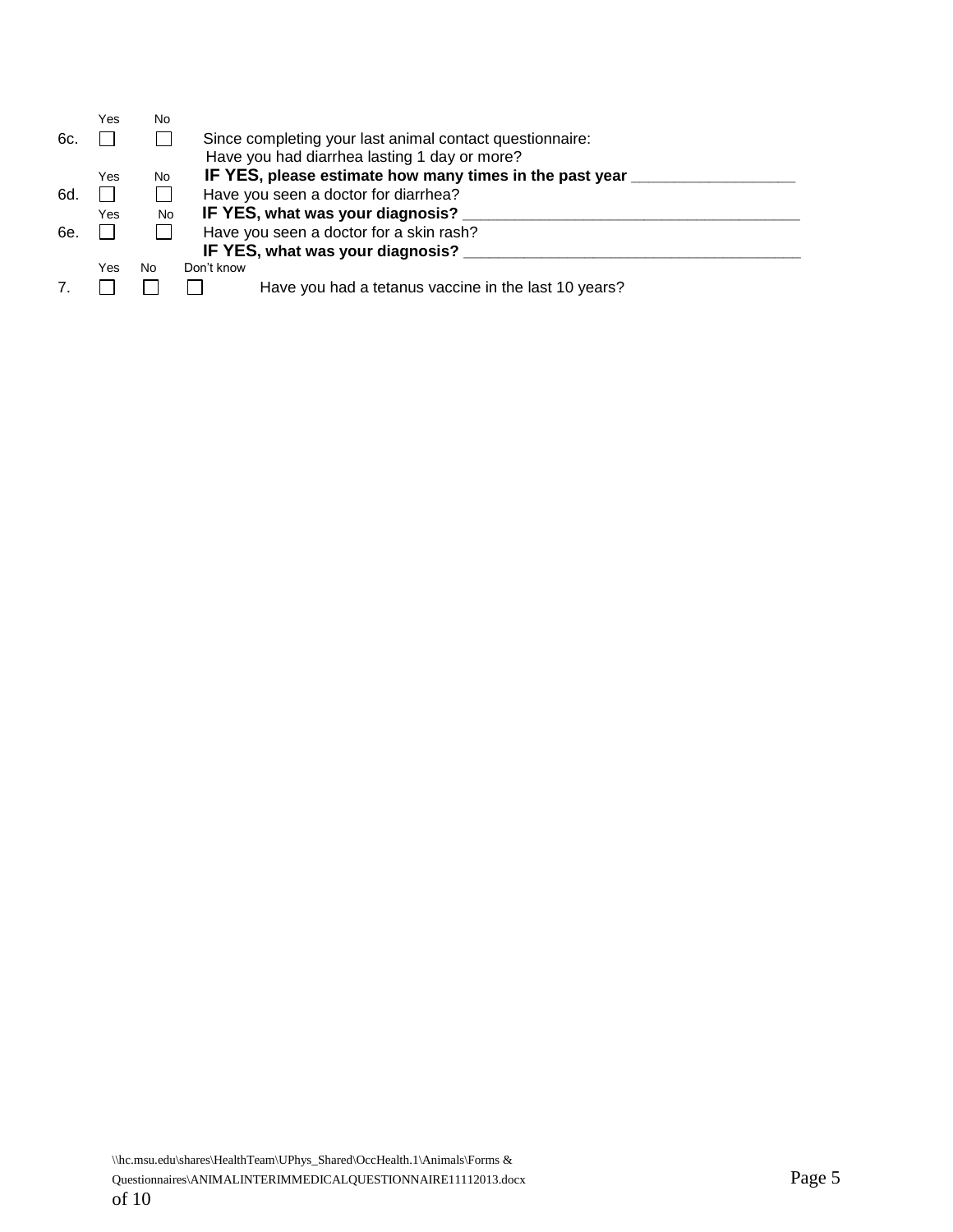*Read this before proceeding*

Is it possible you will wear a respirator (a surgical mask is not considered a respirator) in the next year either as part of your regular work or if there is an emergency?

 $\Box$  Yes

 $\Box$  No

□ Don't know

## **If the answer is no: You are done!**

If the answer is yes or don't know: You are done unless you are due for your respirator certification. You can check your status at [herd.msu.edu](http://www.herd.msu.edu/) If the expiration of your respirator certification is in a few months or past due you will need to complete the rest of this questionnaire.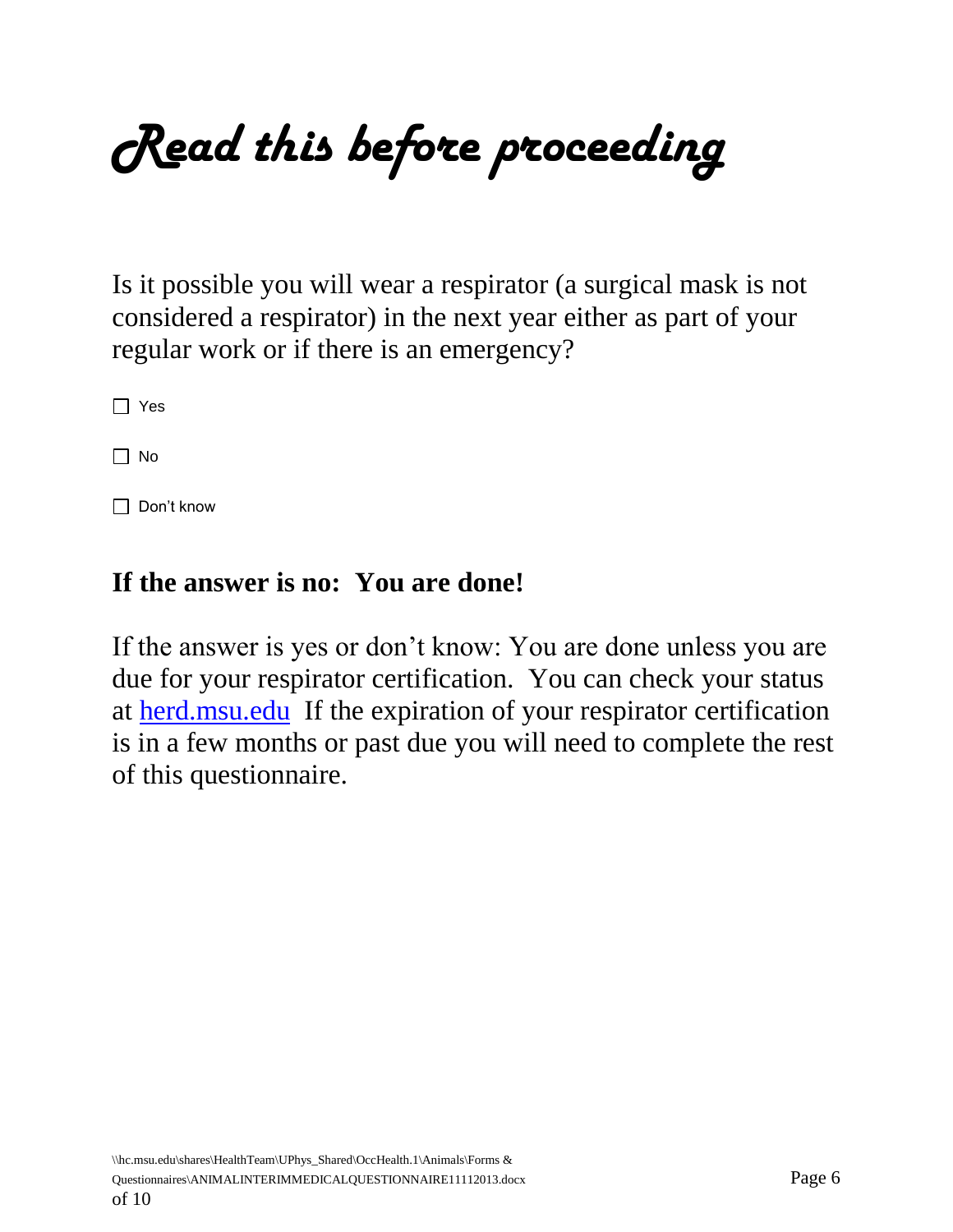- 8. Will you wear a respirator (a mask that protects you against exposure to dusts or chemical fumes) in the coming year? Surgical masks are NOT considered respirators. If "Yes", check type (you can check more than one category):
	- $\Box$  N, R, or P disposable respirator (filter-mask, non-cartridge type only).

 $\Box$ Other type (for example, half or full-face piece type, powered-air purifying, supplied-air self-contained breathing apparatus).

 $\begin{array}{c} \gamma_{\text{es}} \\ \gamma_{\text{es}} \\ \gamma_{\text{es}} \end{array}$ 

 $\Box$  Have you worn a respirator since completing your last animal contact questionnaire: **IF "YES", ANSWER QUESTIONS 8a-8l, IF "NO," SKIP TO QUESTION 10**

- 9a. How often do wear a respirator? (for example: 3 times per week, 10 times per month)<br>per week \_\_\_\_\_\_ per month \_\_\_\_\_\_ per year per week \_\_\_\_\_ per month \_\_\_\_\_ per year
- 9b. How long do you typically wear your respirator without taking it off? (for example: 15 min., .5 hours, 1 hour, 4 hours)
- 9c. What duties do you perform while using the respirator? (for example: painting, applying pesticides, cleaning, asbestos removal, etc…)
- 9d. Briefly describe your working environment while wearing your respirator. (For example: research lab, farm area, steam tunnel, penthouse, etc…)
- 9e. What type of respirator do you wear? (check **all** that apply) Disposable paper dust mask with 1 strap Disposable paper dust mask with 2 straps (Fig. A) Disposable organic vapor mask (Fig. B) Disposable organic vapor/acid gas mask (Fig. B) Fig. A Reusable half-face mask (Fig. C.) Reusable full-face mask (Fig. D) Powered air purifying respirator (Fig. E) Full-face respirator with an air-line Fig. E Self contained breathing apparatus (SCBA) Fig. C Fig. D Air-line w/ total body suit Other (please specify): 9f. Indicate, with a check, whether your usual workload level while you are wearing a respirator is resting, light, moderate or heavy. Also, indicate with a check, whether your maximum workload level while wearing a respirator is resting, light, moderate, or heavy. Usual Max. **Resting**  $\Box$  $\Box$ **Light** (examples include)—sitting at ease, light hand work, hand and arm work (small bench tools, inspecting, assembly, or sorting of light materials), arm and leg work. Standing: drill press (small parts), milling machine (small parts), machining with light power tools.  $\Box$ **Moderate** (examples include)—hand and arm work (nailing, filing), arm and leg work (off П road operation of trucks or construction equipment), arm and trunk work (air hammer operation, tractor assembly, plastering, intermittent handling of moderately heavy materials, weeding, hoeing, pushing or pulling light weight cars or wheelbarrows).  $\Box$  $\Box$ **Heavy** (examples include)—heavy arm and trunk work, transferring heavy materials, shoveling, sledge hammer work, sawing, hand mowing, digging, axe work, climbing stairs or ramps, jogging, running, pushing or pulling heavily loaded carts or wheelbarrows, chipping castings, concrete block laying.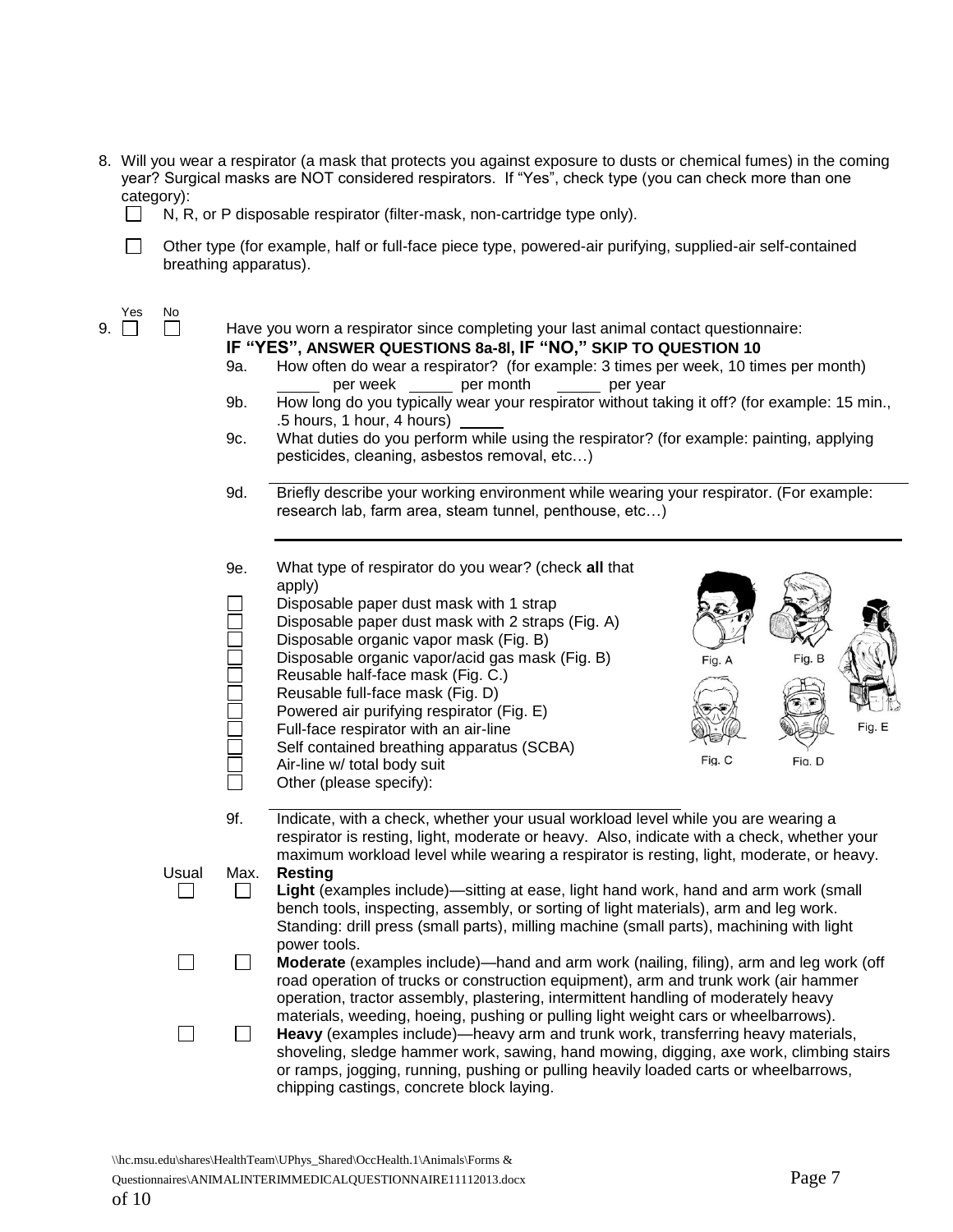|     |                       |                                     | No<br>Yes                         |      |                                                                                                                                | Have you ever had any of the following problems when you wore a respirator?                                      |  |  |  |  |  |
|-----|-----------------------|-------------------------------------|-----------------------------------|------|--------------------------------------------------------------------------------------------------------------------------------|------------------------------------------------------------------------------------------------------------------|--|--|--|--|--|
|     | Yes                   |                                     |                                   |      | 9g.                                                                                                                            | Eye irritation?                                                                                                  |  |  |  |  |  |
|     |                       | Yes                                 | No<br>$\mathbb{R}^n$              |      | 9h.                                                                                                                            | Skin allergies or rashes?                                                                                        |  |  |  |  |  |
|     |                       |                                     | No                                |      | 9i.                                                                                                                            | Anxiety?                                                                                                         |  |  |  |  |  |
|     | Yes<br>$\Box$         |                                     | No<br>$\Box$                      |      | 9j.                                                                                                                            | Persistent general weakness or fatigue?                                                                          |  |  |  |  |  |
|     |                       | Yes<br>П                            | No<br>П                           |      | 9k.                                                                                                                            | Any other problems that interfere with your use of a respirator?<br>If yes, what?                                |  |  |  |  |  |
|     |                       | Yes<br>$\Box$                       | No<br>$\Box$                      |      | 91.                                                                                                                            | Describe any other difficulties that you had using the respirator?                                               |  |  |  |  |  |
|     | 10.                   | Yes<br>$\mathcal{L}^{\text{max}}$   | No<br>$\perp$                     |      |                                                                                                                                | Do you have a fear of tight or enclosed places (claustrophobia)?                                                 |  |  |  |  |  |
|     |                       |                                     |                                   |      |                                                                                                                                |                                                                                                                  |  |  |  |  |  |
|     |                       | Yes                                 | No                                |      |                                                                                                                                | 11. Have you had any of the following conditions since completing your last animal contact questionnaire?        |  |  |  |  |  |
|     |                       |                                     | $\mathcal{L}_{\mathcal{A}}$       |      | 11a.                                                                                                                           | Epilepsy (or fits, seizures, convulsions)?                                                                       |  |  |  |  |  |
|     |                       | Yes<br>Yes<br>$\blacksquare$<br>Yes | No<br>$\mathcal{L}_{\mathcal{A}}$ |      | $11b$ .                                                                                                                        | Diabetes?<br>IF "YES," Mark the treatment<br><b>INSULIN</b><br><b>DIET</b><br><b>PILLS</b>                       |  |  |  |  |  |
|     |                       |                                     | No<br>$\Box$                      |      | 11c.                                                                                                                           | Allergic reactions that interfere with your breathing?                                                           |  |  |  |  |  |
|     |                       |                                     | No<br>┌                           |      | 11d.                                                                                                                           | Trouble smelling odors?                                                                                          |  |  |  |  |  |
|     |                       | questionnaire?                      |                                   |      |                                                                                                                                | 12. Have you had any of the following cardiovascular or heart problems since completing your last animal contact |  |  |  |  |  |
|     |                       | Yes<br>Yes<br>Yes<br>Yes<br>$\Box$  | No                                |      | 12a.                                                                                                                           | Stroke?                                                                                                          |  |  |  |  |  |
|     |                       |                                     | No<br>No                          |      | $12b$ .                                                                                                                        | Angina? (heart pain)                                                                                             |  |  |  |  |  |
|     |                       |                                     | No                                |      | 12c.                                                                                                                           | Heart failure?                                                                                                   |  |  |  |  |  |
|     | Yes                   |                                     |                                   | 12d. |                                                                                                                                | Swelling in your legs or feet (not caused by walking)?                                                           |  |  |  |  |  |
|     |                       | No<br>$\Box$                        |                                   | 12e. |                                                                                                                                | Heart arrhythmia (heart beating irregularly)?                                                                    |  |  |  |  |  |
| 13. | Yes<br>$\blacksquare$ | No<br>$\Box$                        |                                   |      | Has a doctor told you that you had a heart attack since completing your last animal contact<br>questionnaire?                  |                                                                                                                  |  |  |  |  |  |
| 14. | Yes                   | No.<br>$\Box$                       |                                   |      | Has a doctor told you that you had any other kind of heart trouble since completing your last<br>animal contact questionnaire? |                                                                                                                  |  |  |  |  |  |
| 15. | Yes<br>$\mathbf{L}$   | No<br>$\Box$                        |                                   |      | IF "YES," PLEASE SPECIFY:<br>Do you have irregular or skipped heartbeats?                                                      |                                                                                                                  |  |  |  |  |  |
|     |                       |                                     |                                   |      |                                                                                                                                |                                                                                                                  |  |  |  |  |  |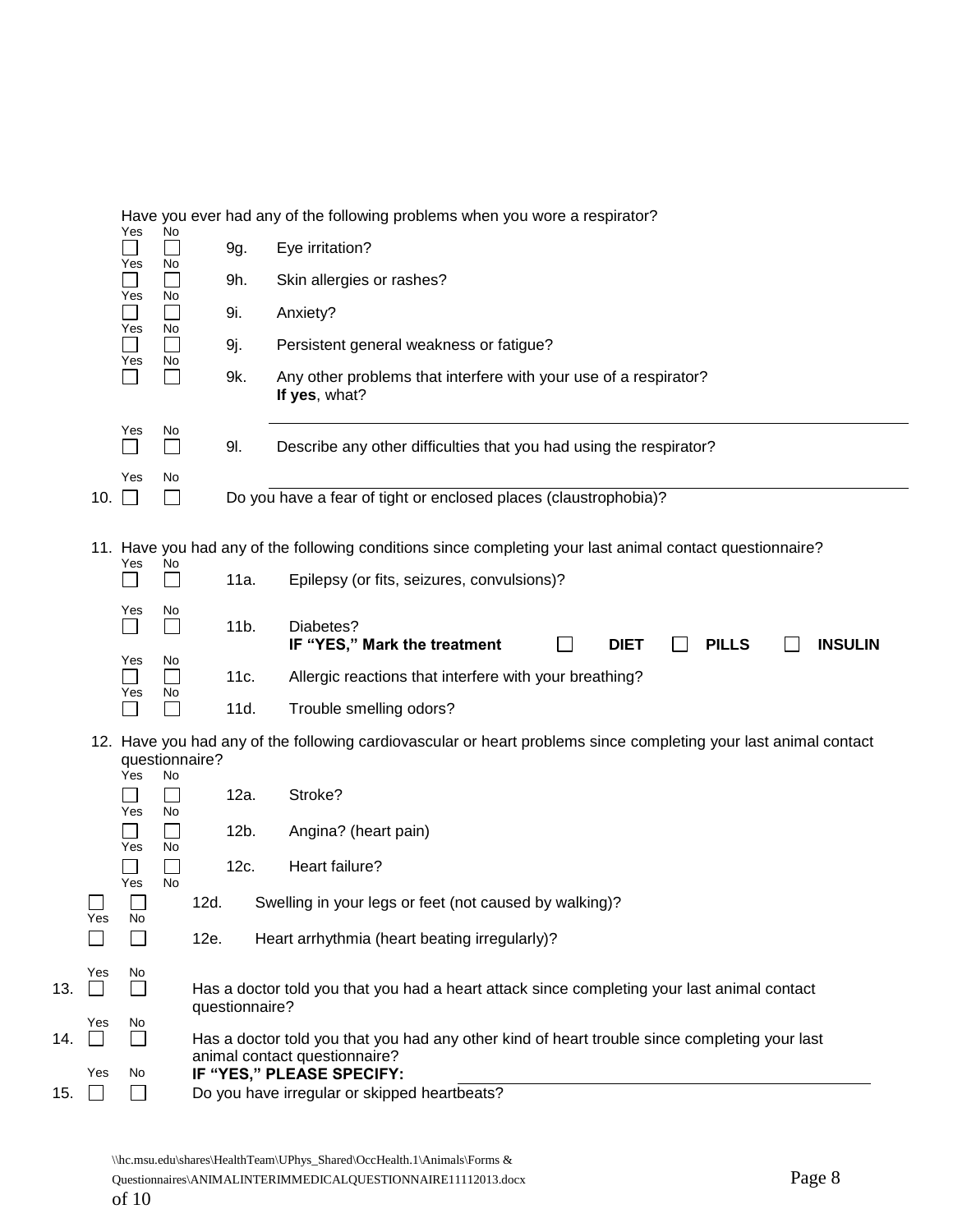| 16. |     |                                                                                                                                                                                                                                                                                                                                                                                    | questionnaire at that time.                                                                                                            |              | What was your most recent blood pressure?<br>You must provide a blood pressure reading done within the past year. If you have not had a blood<br>pressure reading in the last year, have a blood pressure taken and record the result on the questionnaire<br>before sending the questionnaire to the Occupational Health Clinic. You may also call the Occupational<br>Health Clinic (353-9137) to schedule a time to have your blood pressure taken and you may return the |  |  |  |
|-----|-----|------------------------------------------------------------------------------------------------------------------------------------------------------------------------------------------------------------------------------------------------------------------------------------------------------------------------------------------------------------------------------------|----------------------------------------------------------------------------------------------------------------------------------------|--------------|------------------------------------------------------------------------------------------------------------------------------------------------------------------------------------------------------------------------------------------------------------------------------------------------------------------------------------------------------------------------------------------------------------------------------------------------------------------------------|--|--|--|
| 17. | Yes | No.<br>$\Box$<br>Has a doctor told you that you had high blood pressure since completing your last animal<br>contact questionnaire?<br>No<br>Yes<br>Have you had any treatment for high blood pressure (hypertension) since completing your last<br>L<br>animal contact questionnaire?<br>IF "YES," PLEASE LIST THE MEDICATION(S) YOU TAKE FOR YOUR HIGH BLOOD<br><b>PRESSURE:</b> |                                                                                                                                        |              |                                                                                                                                                                                                                                                                                                                                                                                                                                                                              |  |  |  |
|     | 18. |                                                                                                                                                                                                                                                                                                                                                                                    |                                                                                                                                        |              |                                                                                                                                                                                                                                                                                                                                                                                                                                                                              |  |  |  |
|     | 19. | Yes                                                                                                                                                                                                                                                                                                                                                                                | questionnaire?<br>No                                                                                                                   |              | Have you had any of the following cardiovascular or heart symptoms since completing your last animal contact                                                                                                                                                                                                                                                                                                                                                                 |  |  |  |
|     |     | $\blacksquare$                                                                                                                                                                                                                                                                                                                                                                     | ⊔                                                                                                                                      | 19a.         | Pain or tightness in your chest that interferes with your job                                                                                                                                                                                                                                                                                                                                                                                                                |  |  |  |
|     |     | Yes                                                                                                                                                                                                                                                                                                                                                                                | No                                                                                                                                     |              |                                                                                                                                                                                                                                                                                                                                                                                                                                                                              |  |  |  |
|     |     | $\Box$<br>Yes                                                                                                                                                                                                                                                                                                                                                                      | $\Box$<br>No<br>$\mathcal{L}_{\mathcal{A}}$                                                                                            | 19b.<br>19c. | Heartburn or indigestion that is not related to eating<br>Any other symptoms that you think may be related to heart or circulation problems?                                                                                                                                                                                                                                                                                                                                 |  |  |  |
|     |     |                                                                                                                                                                                                                                                                                                                                                                                    | Within the past three months:                                                                                                          |              | IF "YES," PLEASE SPECIFY:                                                                                                                                                                                                                                                                                                                                                                                                                                                    |  |  |  |
|     |     | Yes                                                                                                                                                                                                                                                                                                                                                                                | No                                                                                                                                     |              |                                                                                                                                                                                                                                                                                                                                                                                                                                                                              |  |  |  |
|     | 20. |                                                                                                                                                                                                                                                                                                                                                                                    | $\Box$                                                                                                                                 |              | Have you had any pain or discomfort in your chest?                                                                                                                                                                                                                                                                                                                                                                                                                           |  |  |  |
|     | 21. | Yes                                                                                                                                                                                                                                                                                                                                                                                | No.<br>$\overline{\phantom{a}}$                                                                                                        |              | Have you ever had any pressure or heaviness in your chest?                                                                                                                                                                                                                                                                                                                                                                                                                   |  |  |  |
|     |     | IF "YES" to either question 20 or 21, ANSWER THE FOLLOWING QUESTIONS.<br>IF "NO" to questions 20 and 21, SKIP TO QUESTION 26.                                                                                                                                                                                                                                                      |                                                                                                                                        |              |                                                                                                                                                                                                                                                                                                                                                                                                                                                                              |  |  |  |
|     | 22. | Yes<br>No                                                                                                                                                                                                                                                                                                                                                                          |                                                                                                                                        |              | Do you get pain, discomfort, pressure, or heaviness when you walk uphill or hurry?<br>I never hurry or walk uphill                                                                                                                                                                                                                                                                                                                                                           |  |  |  |
|     | 23. |                                                                                                                                                                                                                                                                                                                                                                                    | Yes<br>No<br>Do you get pain, discomfort, pressure, or heaviness when you walk at an ordinary pace on level<br>$\mathsf{L}$<br>ground? |              |                                                                                                                                                                                                                                                                                                                                                                                                                                                                              |  |  |  |
|     | 24. |                                                                                                                                                                                                                                                                                                                                                                                    |                                                                                                                                        |              | What do you do if you get pain, discomfort, pressure, or heaviness while you are walking?<br>Stop or slow down                                                                                                                                                                                                                                                                                                                                                               |  |  |  |
|     |     |                                                                                                                                                                                                                                                                                                                                                                                    |                                                                                                                                        |              | Take nitroglycerine                                                                                                                                                                                                                                                                                                                                                                                                                                                          |  |  |  |
|     |     |                                                                                                                                                                                                                                                                                                                                                                                    |                                                                                                                                        |              | Keep going, without slowing down                                                                                                                                                                                                                                                                                                                                                                                                                                             |  |  |  |
|     | 25. |                                                                                                                                                                                                                                                                                                                                                                                    |                                                                                                                                        |              | If you stand still or sit down, what happens to this pain or discomfort?<br>Not relieved<br>Relieved                                                                                                                                                                                                                                                                                                                                                                         |  |  |  |
|     | 26. | Yes                                                                                                                                                                                                                                                                                                                                                                                | No<br>$\overline{\phantom{a}}$                                                                                                         |              | Did you see a doctor because of this pain or discomfort?<br>IF "YES," WHAT DID HE/SHE SAY IT WAS?                                                                                                                                                                                                                                                                                                                                                                            |  |  |  |

\\hc.msu.edu\shares\HealthTeam\UPhys\_Shared\OccHealth.1\Animals\Forms &

Questionnaires\ANIMALINTERIMMEDICALQUESTIONNAIRE11112013.docx Page 9 of 10